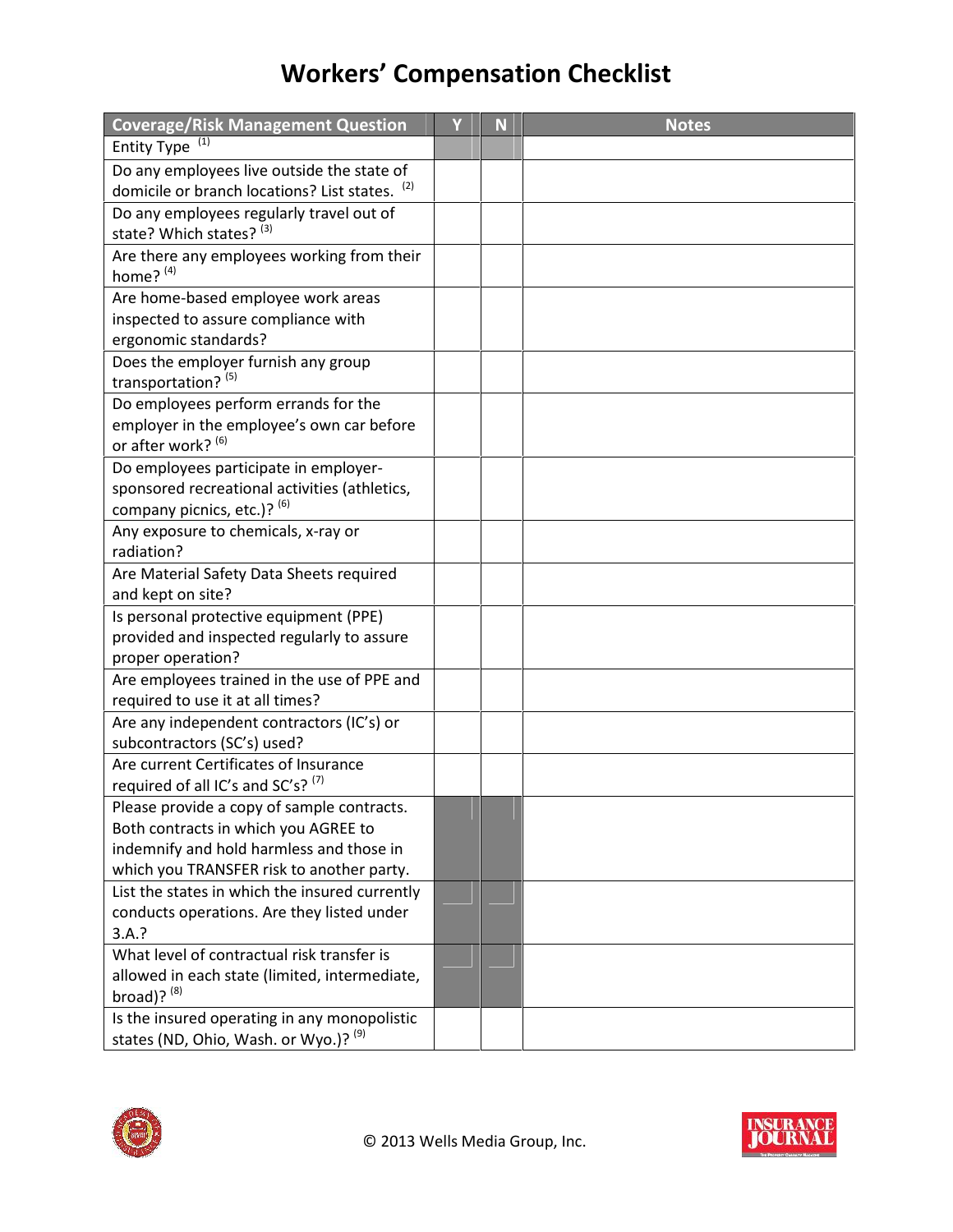## **Workers' Compensation Checklist**

| <b>Coverage/Risk Management Question</b>                        | Ÿ | N | <b>Notes</b> |
|-----------------------------------------------------------------|---|---|--------------|
| Do any employees have pre-existing medical                      |   |   |              |
| conditions that could be compounded by a                        |   |   |              |
| work-related injury (only applicable in states                  |   |   |              |
| with Second Injury Funds)? (10)                                 |   |   |              |
| Does the employer hire temporary labor in                       |   |   |              |
| states where they are working on a<br>temporary basis? (11)     |   |   |              |
| Does the employer have any plans to begin                       |   |   |              |
| operations in states not listed as a 3.A.<br>state?             |   |   |              |
| Has the CGL policy been limited by the                          |   |   |              |
| attachment of the CG 21 39 exclusion? (12)                      |   |   |              |
| Do employees ever travel outside the US on<br>business?         |   |   |              |
| Do any employees work on boats on or                            |   |   |              |
| above navigable waters? (13)                                    |   |   |              |
| Are there any employees with maritime                           |   |   |              |
| exposures? (13)                                                 |   |   |              |
| Any employees working on military bases? <sup>(14)</sup>        |   |   |              |
| Are any employees leased from an employee<br>leasing firm? (15) |   |   |              |
| Any employees from a PEO (co-<br>employment)? (16)              |   |   |              |
| Does the employer ever "borrow" a worker                        |   |   |              |
| from another employer? (15)                                     |   |   |              |
| Are there any other businesses in which the                     |   |   |              |
| entity or the entity's owners hold a majority<br>interest? (17) |   |   |              |
| Are payrolls kept separated when employees                      |   |   |              |
| are eligible for payroll splits under the                       |   |   |              |
| interchange of labor rule?                                      |   |   |              |
| Are there any employees exempt from                             |   |   |              |
| workers' compensation coverage (i.e. casual                     |   |   |              |
| labor, domestic servants, farm laborers,<br>etc.)? (18)         |   |   |              |